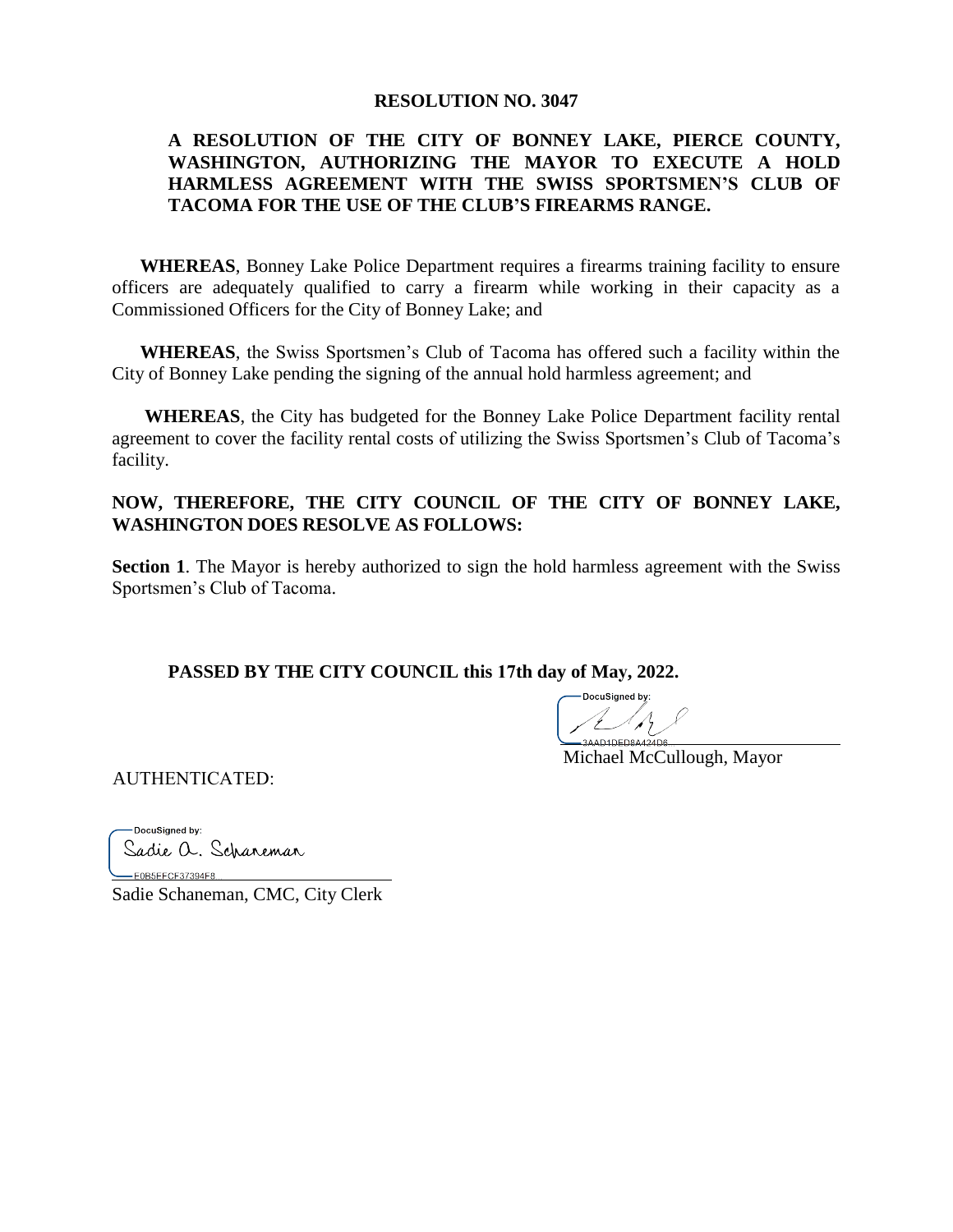# City of Bonney Lake **City Council Agenda Bill (AB)**

| <b>Department / Staff Member:</b>                                                                                                                                                                                                                                                            |                        | <b>Meeting/Workshop Date:</b> |                                             | <b>Agenda Bill Number:</b>               |                                                          |  |
|----------------------------------------------------------------------------------------------------------------------------------------------------------------------------------------------------------------------------------------------------------------------------------------------|------------------------|-------------------------------|---------------------------------------------|------------------------------------------|----------------------------------------------------------|--|
| Bryan Jeter, Chief of Police                                                                                                                                                                                                                                                                 |                        |                               | May 17, 2022                                |                                          | AB22-73                                                  |  |
| <b>Agenda Item Type:</b><br>Resolution                                                                                                                                                                                                                                                       |                        |                               | <b>Ordinance/Resolution Number:</b><br>3047 | <b>Councilmember Sponsor:</b>            |                                                          |  |
| <b>Agenda Subject:</b><br>Approval of Hold Harmless Agreement with the Swiss Sportsmen's Club of Tacoma for police<br>use of their firearms range.                                                                                                                                           |                        |                               |                                             |                                          |                                                          |  |
| Full Title/Motion: A Resolution Of The City Council Of The City Of Bonney Lake, Pierce County, Washington, Authorizing<br>The Mayor To Execute A Hold Harmless Agreement With The Swiss Sportsmen's Club Of Tacoma For The Use Of The<br>Club's Firearms Range.                              |                        |                               |                                             |                                          |                                                          |  |
| <b>Administrative Recommendation:</b><br>Approve                                                                                                                                                                                                                                             |                        |                               |                                             |                                          |                                                          |  |
| Background Summary: The police department has used the firearms range for over 23 years. This contract is a renewal<br>of the hold harmless agreement for the continued use of the firearms range and payment for use of the range.<br><b>Attachments:</b><br><b>Hold Harmless Agreement</b> |                        |                               |                                             |                                          |                                                          |  |
| <b>BUDGET INFORMATION</b>                                                                                                                                                                                                                                                                    |                        |                               |                                             |                                          |                                                          |  |
| <b>Budget Amount</b><br>\$5000<br><b>Budget Explanation: Reimbursed</b>                                                                                                                                                                                                                      | <b>Current Balance</b> |                               | <b>Required Expenditure</b><br>\$5000       | <b>Budget Balance</b>                    | <b>Fund Source</b><br>General<br>X<br>Utilities<br>Other |  |
| <b>COMMITTEE, BOARD &amp; COMMISSION REVIEW</b>                                                                                                                                                                                                                                              |                        |                               |                                             |                                          |                                                          |  |
| <b>Council Committee:</b>                                                                                                                                                                                                                                                                    | Public Safety          |                               | Approvals:<br>Chair Councilmember           | Justin Evans                             | Yes<br>No                                                |  |
| Committee Date: May 10, 2022                                                                                                                                                                                                                                                                 |                        |                               | Councilmember<br>Councilmember              | Gwendolyn Fullerton<br>Angela Baldwin    |                                                          |  |
| <b>Forwarded to:</b><br><b>Commission/Board Review:</b><br><b>Hearing Examiner Review:</b>                                                                                                                                                                                                   |                        |                               | <b>Consent Agenda:</b>                      | Yes<br>No                                |                                                          |  |
| <b>COUNCIL ACTION</b>                                                                                                                                                                                                                                                                        |                        |                               |                                             |                                          |                                                          |  |
| Workshop Date(s):                                                                                                                                                                                                                                                                            | May 10, 2022           |                               | Public Hearing Date(s):                     |                                          |                                                          |  |
| Meeting Date(s):                                                                                                                                                                                                                                                                             | May 17, 2022           |                               | Tabled to:                                  |                                          |                                                          |  |
| <b>APPROVALS</b>                                                                                                                                                                                                                                                                             |                        |                               |                                             |                                          |                                                          |  |
| Director:                                                                                                                                                                                                                                                                                    |                        | Mayor:                        |                                             | Date Reviewed by                         |                                                          |  |
| <b>Bryan Jeter</b>                                                                                                                                                                                                                                                                           |                        | MM                            |                                             | <b>City Attorney:</b><br>(if applicable) |                                                          |  |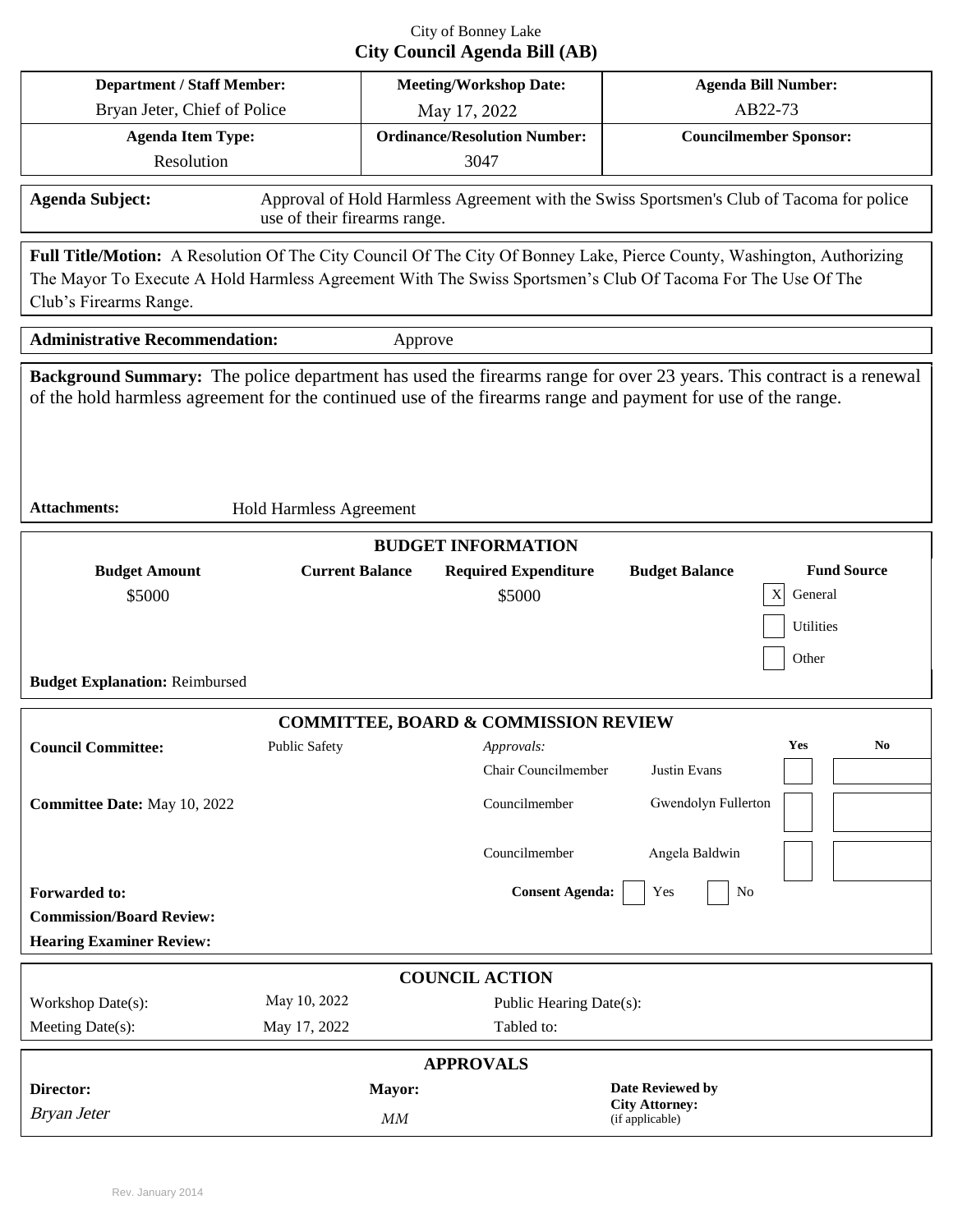# **SWISS SPORTSMEN'S CLUB OF TACOMA** RENTAL HOLD-HARMLESS AGREEMENT

This agreement is made this 1st day of January, 2022 and entered between the Swiss Sportsmen's Club of Tacoma, a non-profit organization, here after referred to as "SSCT", and the City of Bonney Lake, here after referred to as "COBL".

- Whereas the COBL desires to use the SSCT Facilities for firearm 1. DAYS OF USE: shooting, practice and training, two (2) days per month. These days of use shall be mutually scheduled and reserved in advanced by the Training Officer for the COBL, and the SSCT Park Manager. The COBL will schedule days of use no less than 14 days in advance.
- 2. COMMISSION OFFICERS ONLY: No other person, other than Commissioned Law Enforcement Officers employed by the COBL, may use the facility without written approval from the SSCT.
- 3. SAFETY RULES: All Commissioned Officers using the facility shall conduct themselves in accords with the standard firearm safety practices and observe all established shooting rules of the SSCT as set forth in the attached Outdoor Range and Safety Rules.
- 4. USING THE FACILITIES: The COBL shall furnish to the SSCT, prior to using the facilities, a city approved safety plan. When the COBL is using the facilities, there shall be at least one COBL designated Range Supervisor to ensure all safety rules and regulations are followed. Upon finishing after each use of the facility, the facility grounds shall be inspected by COBL and returned to its original condition with specific concern given to recovering any live ammunition.
- 5. HOLD HARMLESS AND INSURANCE: The COBL shall be fully responsible for all acts, commissions, or omissions, of Officers or Agents using the facility for firearm shooting, training, and practice. The COBL hereby agrees to save and hold SSCT, its officials, members, board members, employees, and agents, harmless from all damages directly or indirectly incurred as a result of any acts, omissions, errors, or negligence of its Officers or Agents using the SSCT Facility. The COBL agrees to indemnify and hold the SSCT harmless from any such acts and/or omissions. The COBL shall provide a certificate of insurance naming the SSCT as an additional insured prior to use of the facilities.
- This agreement shall be effective upon execution and shall 6. EFFECTIVE DATE: be renewed on an annual basis. Either party privy to this agreement may terminate this agreement by delivering a written notice of termination at least thirty (30) days in advance of the termination date.